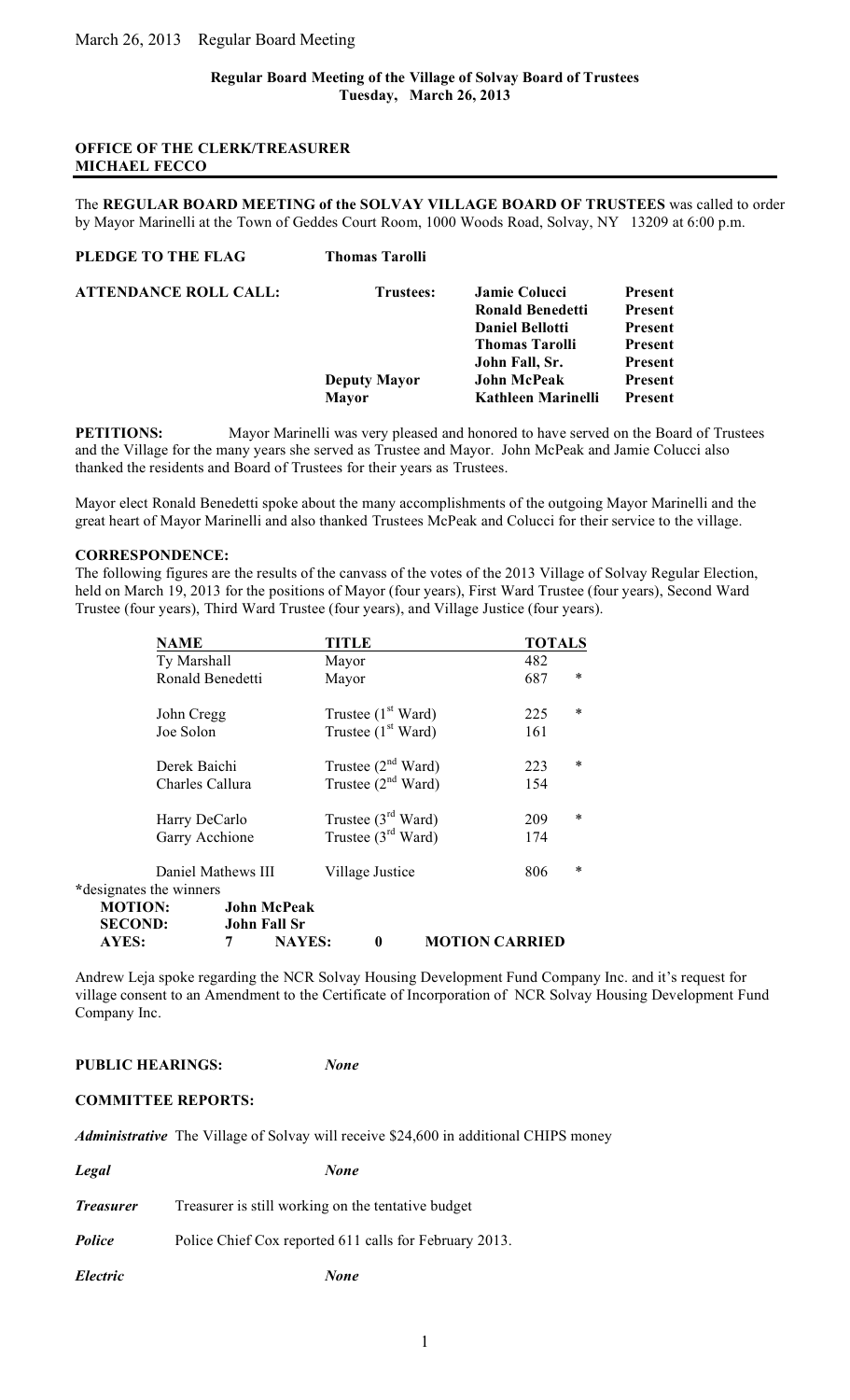# March 26, 2013 Regular Board Meeting

*DPW/Highway* Mark Cazzolli reported the salt number is down, overtime is favorable and numbers are good. When weather changes, the highway department will work on the roads and sewers. The old pump house has been taken down and it will be a drive through from Bailey St to the back of the garage.

*Library* John Briggman reported that the Library hosted a character portrayer of Amelia Jenks Bloomer who is noted for the clothing" Bloomers,", a YMCA sponsored a Health and Wellness Event, a book talk and slide show presentation by local author Roy Reehil about his book, "Adirondack Adventures", the Alzheimers Association Educational Program, Sunday movie matinee movie "Argo," and Lincoln will be shown on April 14. Also there are approximately 150 pieces of artwork by Solvay School students are on display in the Library and there will be special events and programs for the children and various clubs in the Village. During spring break the library offered game days, and movie matinees and a Easter party and indoor Easter egg hunt.

In addition, the library staff expressed gratitude to the Mayor and outgoing trustees for all their support especially Trustee John McPeak.

*Codes* Pete Albrigo thanked the Mayor and Board of Trustees for having the confidence in him to be in head of the Codes Department. They are in the process of hiring a part time codes officer and feel free to call Pete with any questions.

## *Stormwater:* Anthony Destefano reported **2012-13 Stormwater Annual Report**

March 9th marked the end of the 2012-13 reporting period.

Engineer will be requesting data from various Village officials concerning their stormwater management plan activities over the past 12 months for the Annual Report.

A public meeting to present the report will be held in May as it is required to be filed with the NYSDEC in early June.

#### **No Net Increase Modeling Presentation**

C&S Engineers, developers' of the model, conducted a presentation on March 25th to MS4s members of the CNY Stormwater Coalition.

The Excel-based Watershed Treatment Model is intended to be used on a regular basis to determine if the Village's Stormwater Management Plan is meeting permit requirements as it relates to pollutants of concern.

The Village needs to formulate a policy requiring developers to update the model to determine potential stormwater impacts prior to approvals.

#### **Year-5 Outreach and Education Program**

CNYRPDB has provided the following materials to each MS4 for public distribution:

Scoop the Poop (30 brochures)

Lawn and Garden Care (30 brochures)

Make a Personal Commitment to Clean Water (50 info sheets)

CNY Stormwater Coalition (50 info sheets)

Copies will be available at Village Hall.

## **West Side Trunk Sewer Rehabilitation Project**

Meeting with RockTenn tomorrow to discuss their participation in the project.

#### **"Save the Rain" Program**

Evaluating which projects to apply for in this County program which has a reimbursement rate of 100%. Applications deadline: April 30th.

The County Intermunicipal Wastewater Agreement, which the Village's Stormwater Committee has discussed numerous times, must be approved by the Board of Trustees and signed by the Mayor to be eligible to receive this funding.

## **RESOLUTIONS:**

1. Authorization from the Board of Trustees to authorize the Village Treasurer to sign the approval of and consent to Certificate of Amendment to the Certificate of Incorporation of NCR Solvay Housing Development Fund Company, Inc. in accordance with Article 11 of the NY Private Finance Law. **MOTION: John Fall Sr**

| <b>SECOND:</b> | <b>John McPeak</b> |                       |
|----------------|--------------------|-----------------------|
| <b>AYES:</b>   | <b>NAYES:</b>      | <b>MOTION CARRIED</b> |

2. Authorization from the Board of Trustees to approve the minutes from the February 26, 2013 Regular Board Meeting and the Reading of the Minutes be herewith dispensed.

| <b>MOTION:</b> | Ronald Benedetti |                       |
|----------------|------------------|-----------------------|
| <b>SECOND:</b> | John Fall Sr     |                       |
| AYES:          | <b>NAYES:</b>    | <b>MOTION CARRIED</b> |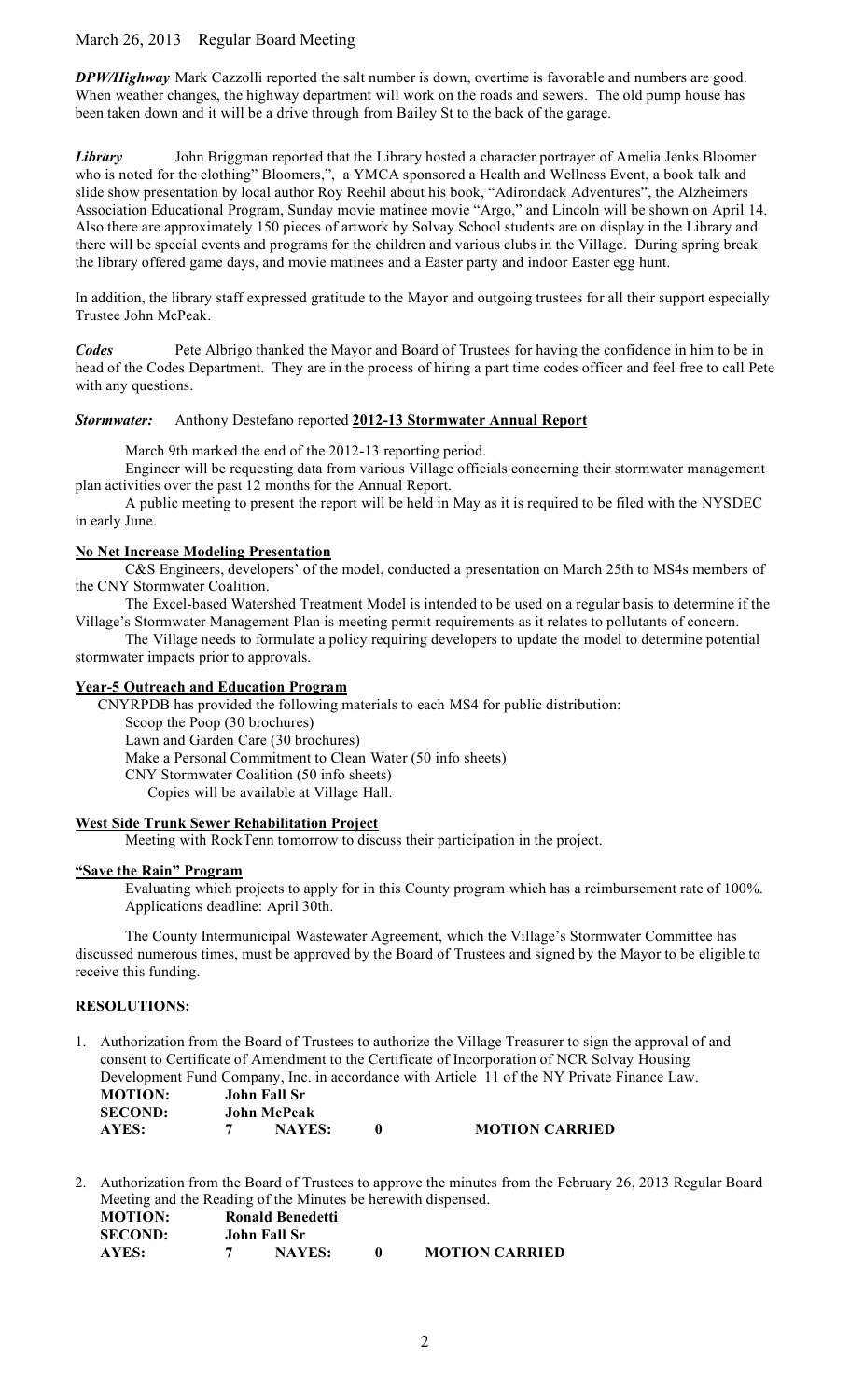## March 26, 2013 Regular Board Meeting

3. Authorization from the Board of Trustees to approve the minutes from March 12, 2013 Special Board Meeting and the Reading of the Minutes be herewith dispensed. **MOTION: John Fall Sr**

| MUTIUN:        | John Fall Sr            |                       |
|----------------|-------------------------|-----------------------|
| <b>SECOND:</b> | <b>Ronald Benedetti</b> |                       |
| AYES:          | <b>NAYES:</b>           | <b>MOTION CARRIED</b> |

4. Authorization from the Board of Trustees to approve the Budget Modifications:

# **Schedule of Proposed Budget Modifications For Approval at the March 2013 Regular Board Meeting**

|                |                             | (as modified)         | proposed<br><b>Budget</b> | newly modified       |
|----------------|-----------------------------|-----------------------|---------------------------|----------------------|
| <b>Account</b> | Title                       | <b>Current Budget</b> | Mod                       | <b>Budget Amount</b> |
| <b>Revenue</b> |                             |                       |                           |                      |
| 415200A        | Police Fees                 | 6,308                 | 50                        | 6,358                |
| 430890A        | State Aid - Other           | 500                   | 4,400                     | 4,900                |
| 426650A        | Sale of Equipment           | 7,500                 | 789                       | 8,289                |
| 425550A        | <b>Permits</b>              | 56,935                | 4,901                     | 61,836               |
| 426800A        | <b>Insurance Recoveries</b> |                       |                           | 0                    |
|                |                             |                       |                           | 0                    |
|                | <b>Total</b>                | 71,243                | 10,140                    | 81,383               |

#### **Expenses**

|         | <b>MOTION:</b><br><b>John McPeak</b><br><b>John Fall Sr</b><br><b>SECOND:</b> |         |          |              |
|---------|-------------------------------------------------------------------------------|---------|----------|--------------|
|         | <b>Total</b>                                                                  | 391,414 | 10,140   | 401,554      |
|         |                                                                               |         |          | $\mathbf{0}$ |
|         |                                                                               |         |          | 0            |
| 511104A | Police Justice - Other                                                        | 8,500   | 1,764    | 10,264       |
| 511102A | Police Justice - Equipment                                                    |         | 2,636    | 2,636        |
| 599999A | Contribution to Public Library                                                | 336,035 | (6, 895) | 329,140      |
| 519304A | Judgements & Claims                                                           | 3,000   | (3,000)  | 0            |
| 516203A | <b>Building - Capital Outlay</b>                                              |         | 6,895    | 6,895        |
| 5312.19 | Police - Misc Expenses                                                        | 5,000   | (1,500)  | 3,500        |
| 5312.18 | Police - Association Fees                                                     | 500     | (270)    | 230          |
| 5312.16 | Police - Consulting Fees                                                      | 500     | (421)    | 79           |
| 5312.15 | Police - Office Supplies                                                      | 1,500   | 1,000    | 2,500        |
| 5312.13 | Police - Equipment Repairs/Service                                            | 1,500   | 1,703    | 3,203        |
| 5312.12 | Police - Training/Conferences                                                 | 2,178   | 581      | 2,759        |
| 5312.11 | Police - Uniforms                                                             | 1,501   | 30       | 1,531        |
| 5312.09 | Police - Evidence Supplies                                                    | 300     | 143      | 443          |
| 5312.08 | Police - Fingerprint Supplies                                                 |         | 137      | 137          |
| 5312.05 | Police - Fuel                                                                 | 27,500  | 10,000   | 37,500       |
| 5312.04 | Police - Vehicle Decontamination                                              | 900     | (690)    | 210          |
| 5312.03 | Police – Tires                                                                | 2,500   | (1, 973) | 527          |

| <b>MOTION CARRIED</b><br><b>AYES:</b><br><b>NAYES:</b> |  |
|--------------------------------------------------------|--|
|--------------------------------------------------------|--|

5. Authorization from the Board of Trustees to pay Costello, Cooney & Fearon, PLLC \$9600.73 for services rendered for the month of February 2013. **MOTION: Ronald Benedetti SECOND: Daniel Bellotti**

|       | ---------------- |                       |
|-------|------------------|-----------------------|
| AYES: | <b>NAYES:</b>    | <b>MOTION CARRIED</b> |

6. Authorization from the Board of Trustees to pay C&S Engineers \$4920.00 for services rendered for the Months of January and February 2013. **MOTION: John McPeak SECOND: Daniel Bellotti**

| SECOND: | <b>Daniel Bellotti</b> |                       |  |  |
|---------|------------------------|-----------------------|--|--|
| AYES:   | <b>NAYES:</b>          | <b>MOTION CARRIED</b> |  |  |
|         |                        |                       |  |  |

7. **WHEREAS**, the Village Board of the Village of Solvay, New York, is a municipal member of the Municipal Electric Utilities Association of New York State, and

**WHEREAS**, the Semi-Annual Meeting of the Municipal Electric Utilities Association of New York State has been called on April 17 and April 18, 2013 to be held at the Embassy Suites Hotel, 6646 Old Collamer Rd., East Syracuse, New York, 13057 and,